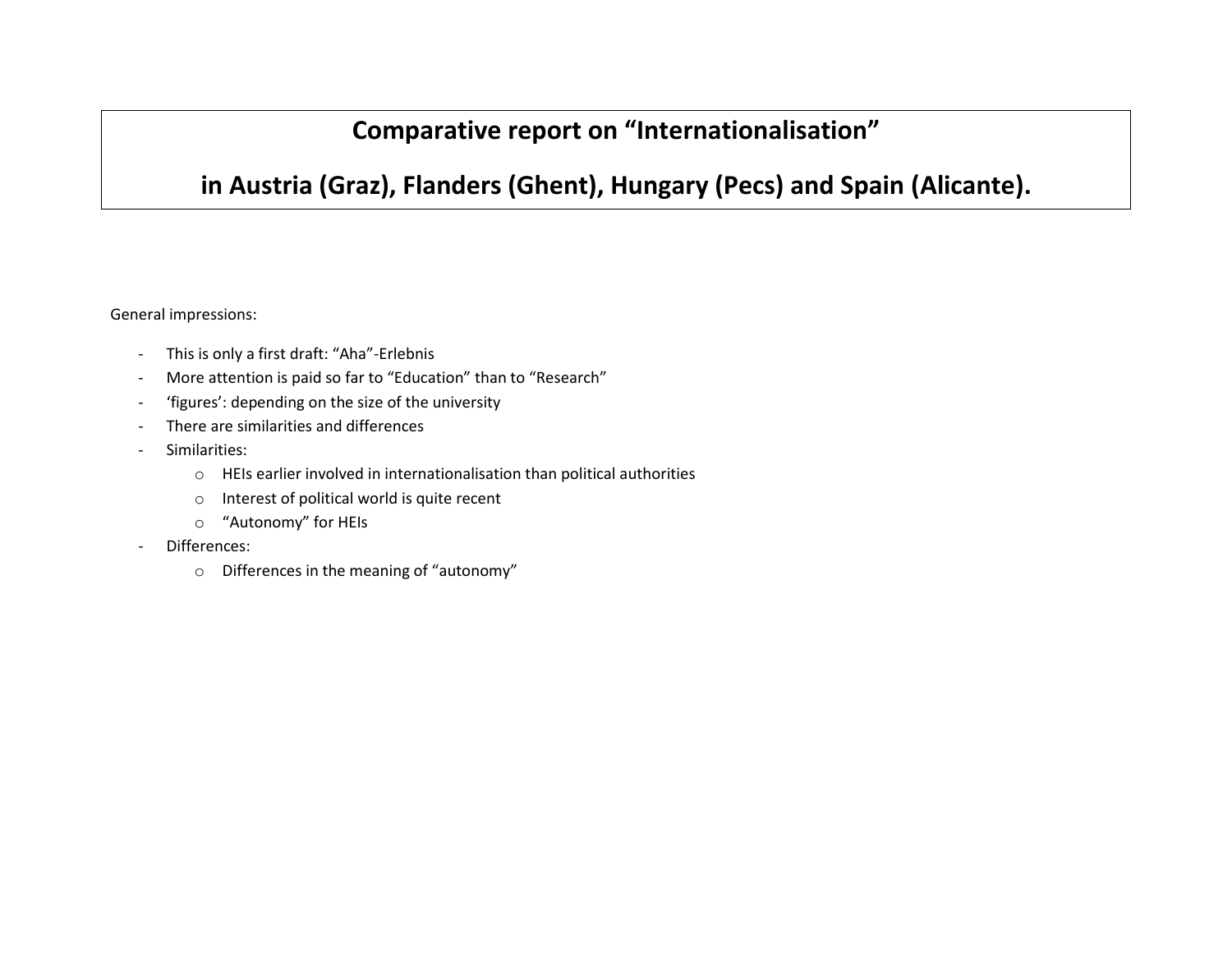|                                       | Austria/Graz                                                                                                                                                                                                                                                                                                                                                                                                                                 | <b>Flanders/Ghent</b>                                                                                        | <b>Hungary/Pecs</b>                                                                                                                                                                                                                                                                                           | Spain/Alicante                                                                                                                                                                                                                                                                                                                                                                                                           |
|---------------------------------------|----------------------------------------------------------------------------------------------------------------------------------------------------------------------------------------------------------------------------------------------------------------------------------------------------------------------------------------------------------------------------------------------------------------------------------------------|--------------------------------------------------------------------------------------------------------------|---------------------------------------------------------------------------------------------------------------------------------------------------------------------------------------------------------------------------------------------------------------------------------------------------------------|--------------------------------------------------------------------------------------------------------------------------------------------------------------------------------------------------------------------------------------------------------------------------------------------------------------------------------------------------------------------------------------------------------------------------|
|                                       |                                                                                                                                                                                                                                                                                                                                                                                                                                              |                                                                                                              |                                                                                                                                                                                                                                                                                                               |                                                                                                                                                                                                                                                                                                                                                                                                                          |
| Government                            |                                                                                                                                                                                                                                                                                                                                                                                                                                              |                                                                                                              |                                                                                                                                                                                                                                                                                                               |                                                                                                                                                                                                                                                                                                                                                                                                                          |
|                                       |                                                                                                                                                                                                                                                                                                                                                                                                                                              |                                                                                                              |                                                                                                                                                                                                                                                                                                               |                                                                                                                                                                                                                                                                                                                                                                                                                          |
| 1980ies and later on                  | Government: no long-term<br>internationalisation policy<br>Activities initiated by<br>active faculty members                                                                                                                                                                                                                                                                                                                                 | Government: no long-term<br>internationalisation policy<br>Activities initiated by<br>active faculty members | Government supported<br>individual mobility during<br>the 90ies, but had no long-<br>term plans for institutional<br>internalization                                                                                                                                                                          | Government: no long-term<br>internationalisation policy<br>Activities initiated by<br>active faculty members,                                                                                                                                                                                                                                                                                                            |
| 21 <sup>st</sup> Century-general      |                                                                                                                                                                                                                                                                                                                                                                                                                                              | Several laws on HE since<br>2003                                                                             | Steady progress triggered<br>by laws on HE in 2005 and<br>2011, 2014 to promote<br>internationalization and<br>competitiveness                                                                                                                                                                                | colleges,<br><b>University Strategy 2015</b><br>(2010): Excellence, Social<br>Dimension and<br>Employability                                                                                                                                                                                                                                                                                                             |
| 21st Century-<br>internationalization | increase of internationality<br>and mobility:<br>° Activities  to multi-year<br>international cooperation<br>leading to joint degrees<br>exchange programmes<br>for students, scientific and<br>artistic staff<br>° increasing the<br>proportion of foreign<br>undergraduates and<br>postgraduates in the<br>student body.<br>Inter-university co-<br>operation with other<br>Austrian universities<br>(common use of units and<br>services) | Action Plan for Mobility:<br>Brains on the Move, 2012,<br>in line with "2020 Mobility<br>Strategy"           | <b>Campus Hungary since</b><br>2012 has changed the<br>landscape by providing<br>guidelines, workshops,<br>international contacts,<br>individual mobility and<br>institutional audits for<br>internationalization<br>HEIs engaged in joint<br>degree programs, mobility<br>programs, international<br>ranking | Estrategia de<br>internacionalization del<br>Gobierno de España<br>(2010), in line with "2020<br>Mobility Strategy":<br>° mobility of students and<br>young researchers<br><i><b>*</b></i> international agreements<br>° internationalisation of<br>research<br>° joint and multiple<br>degrees<br><sup>o</sup> transnational campus<br>° international rankings<br><i><b>*</b></i> international alumni<br>associations |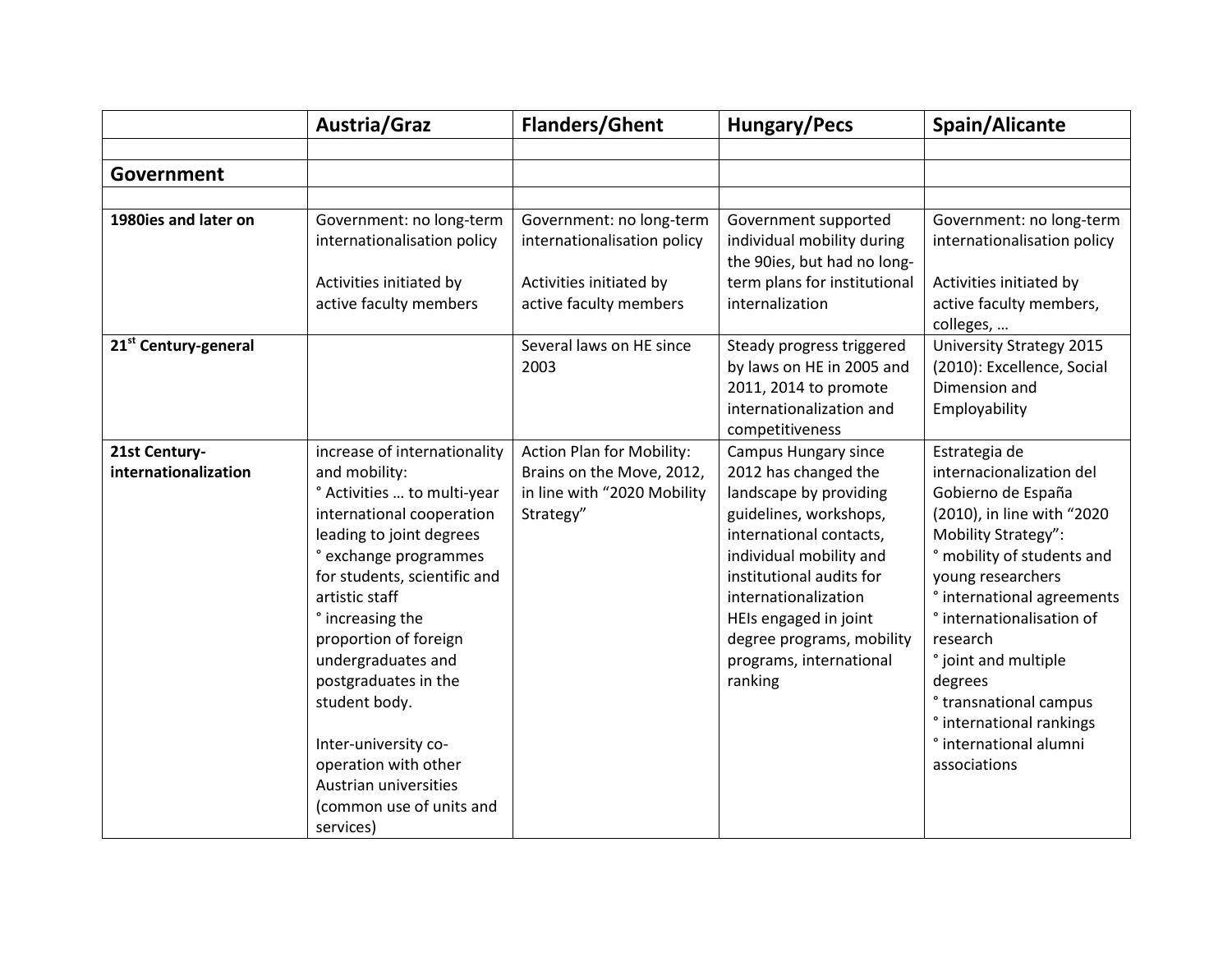| Autonomy                        | Increasing autonomy is<br>main goal of HE policy | Full (?) autonomy installed<br>by law of June 1991 | Autonomy has been<br>constantly negotiated  | Autonomy of HEIs in<br><b>Spanish Constitution</b> |
|---------------------------------|--------------------------------------------------|----------------------------------------------------|---------------------------------------------|----------------------------------------------------|
|                                 |                                                  |                                                    | between government,                         |                                                    |
|                                 | 2004: HEIs separate                              | 1991: UGent separate                               | Rectors' Conference and                     |                                                    |
|                                 | institutions                                     | institution; others since                          | <b>HRIS</b>                                 |                                                    |
|                                 |                                                  | foundation                                         |                                             |                                                    |
| <b>Limits to autonomy</b>       | Budget, personnel                                | Budget, personnel                                  | Introduction of                             |                                                    |
|                                 | administration                                   | administration                                     | "chancellor" in September                   |                                                    |
|                                 |                                                  |                                                    | 2014 at all HEIs leads to                   |                                                    |
|                                 |                                                  |                                                    | the separation of                           |                                                    |
|                                 |                                                  |                                                    | academic and financial                      |                                                    |
|                                 |                                                  |                                                    | governance which may<br>create a dual-power |                                                    |
|                                 |                                                  |                                                    | structure                                   |                                                    |
| <b>Relation with government</b> | 2007: performance                                | Real autonomy or                                   | Mostly ad hoc personal                      |                                                    |
|                                 | agreements (valid for 3 y.)                      | 'façade'?                                          | relations and lobbying,                     |                                                    |
|                                 |                                                  |                                                    | unclear long-term plans                     |                                                    |
|                                 |                                                  |                                                    | for national HE                             |                                                    |
| <b>Reporting</b>                | Annual report (a.o.                              | Annual report (a.o.                                | Reporting on the                            |                                                    |
|                                 | international students,                          | international students,                            | internationalization                        |                                                    |
|                                 | staff mobility, student                          | staff mobility, student                            | process and result are                      |                                                    |
|                                 | mobility, cooperation)                           | mobility, cooperation)                             | accompanied by                              |                                                    |
|                                 |                                                  |                                                    | internationalization audits                 |                                                    |
| <b>Flexibility in HE</b>        | 1997                                             | 2006                                               |                                             |                                                    |
| Structures/1                    |                                                  | Complicated!!                                      |                                             | Universidad.es                                     |
|                                 |                                                  | Task Force Mobility has to                         |                                             | <i>e</i> increase international                    |
|                                 |                                                  | develop a 'simple'                                 |                                             | dimension of Spanish                               |
|                                 |                                                  | landscape (start in 2014)                          |                                             | university system                                  |
|                                 |                                                  |                                                    |                                             | ° Spain as leading                                 |
|                                 |                                                  |                                                    |                                             | destination                                        |
|                                 |                                                  |                                                    |                                             | ° increase presence of                             |
|                                 |                                                  |                                                    |                                             | Spanish students<br>throughout the world           |
|                                 |                                                  |                                                    |                                             | <sup>o</sup> encourage transnational               |
|                                 |                                                  |                                                    |                                             |                                                    |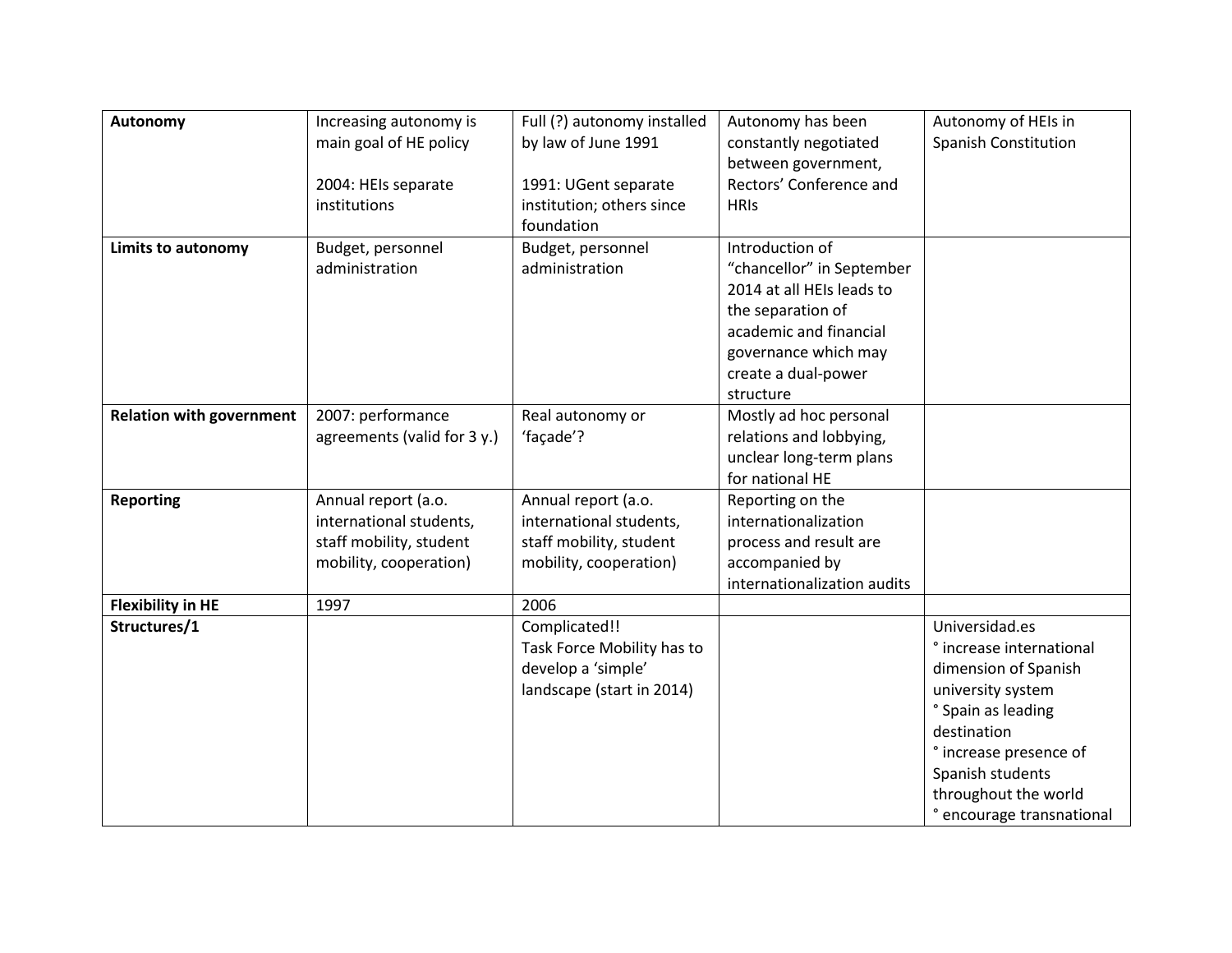|                              |                                                                                                                                             |                                                                                                                                                                                                                                                |                                                                                                                                                              | agreements under<br>leadership of Spanish<br>universities<br>° help universities to<br>develop their international                                                  |
|------------------------------|---------------------------------------------------------------------------------------------------------------------------------------------|------------------------------------------------------------------------------------------------------------------------------------------------------------------------------------------------------------------------------------------------|--------------------------------------------------------------------------------------------------------------------------------------------------------------|---------------------------------------------------------------------------------------------------------------------------------------------------------------------|
|                              |                                                                                                                                             |                                                                                                                                                                                                                                                |                                                                                                                                                              | strategy                                                                                                                                                            |
|                              |                                                                                                                                             |                                                                                                                                                                                                                                                |                                                                                                                                                              | ° promote university<br>development projects                                                                                                                        |
| Structures/2                 |                                                                                                                                             |                                                                                                                                                                                                                                                |                                                                                                                                                              | Cervantes                                                                                                                                                           |
|                              |                                                                                                                                             | Vlir-UOS (development<br>cooperation)                                                                                                                                                                                                          |                                                                                                                                                              | <b>AECID</b> (development<br>cooperation)                                                                                                                           |
| <b>Finances</b>              |                                                                                                                                             |                                                                                                                                                                                                                                                |                                                                                                                                                              |                                                                                                                                                                     |
|                              |                                                                                                                                             |                                                                                                                                                                                                                                                |                                                                                                                                                              |                                                                                                                                                                     |
| <b>Tuition fee - general</b> | 2001: 364 €/semester                                                                                                                        | Related to cost of living:<br>now: +/- 600 €/year                                                                                                                                                                                              | state financed students<br>free, self- financed<br>students tuition range: 500<br>-1300 €/semester                                                           | Varies according to the<br>study programme and the<br>academic level. From<br>16.31€ to 123.20€                                                                     |
| Tuition fee - international  |                                                                                                                                             | Higher tuition fee is                                                                                                                                                                                                                          | Varies depending on the                                                                                                                                      | Varies depending on the                                                                                                                                             |
| programmes                   |                                                                                                                                             | allowed, but motivation<br>has to be given                                                                                                                                                                                                     | study programmes                                                                                                                                             | study programmes                                                                                                                                                    |
| <b>Budget: spending</b>      | Free, within limits of<br>performance agreements                                                                                            | Free in theory, but a lot of<br>restrictions                                                                                                                                                                                                   |                                                                                                                                                              | Free but agreed with local<br>government                                                                                                                            |
| <b>Budget: origines</b>      | Basic part (95 %) and<br>formula based part (5 %).<br>Criteria: teaching (number<br>of students, ) and<br>research (scientific output,<br>) | Teaching part (55 %) and<br>Research part (45 %).<br>Teaching part: basic sum<br>(XX %) and formula based<br>part. Criteria: teaching<br>(number of students, )<br>Research part: scientific<br>output; number of PhD's,<br>doctoral students, | 50-70% of budget based<br>on student number, 8-10<br>% based on Research, 15-<br>20 % for strategic aims<br>(scientific, innovation or<br>cultural purposes) | 70 % from local<br>government:<br>° result based: academic,<br>research, TT<br>° structural: fixed funds,<br>funds for research<br>° funds for improving<br>quality |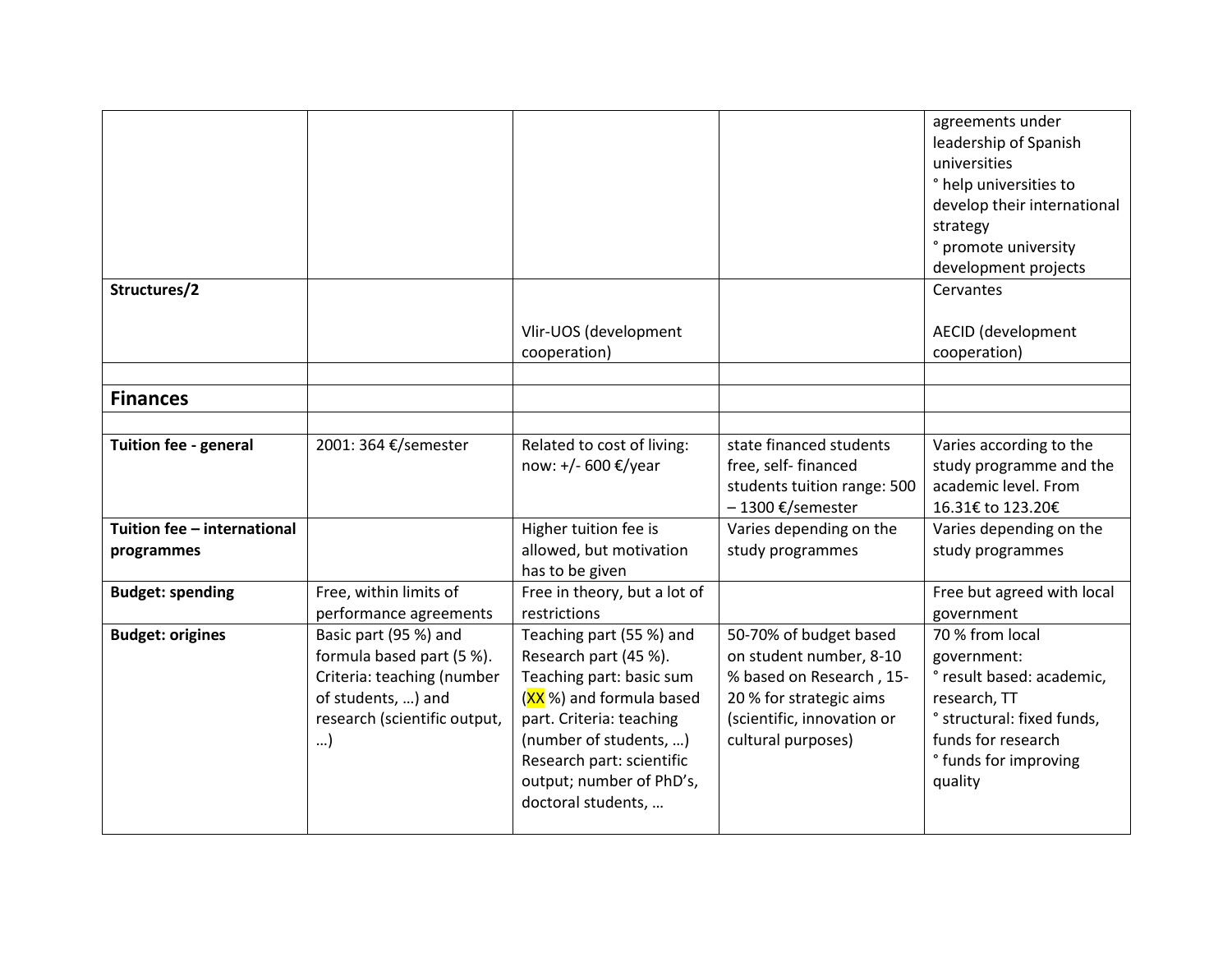|                          | Lump sum for 3 years        | Yearly budget                                   |                                                   |                               |
|--------------------------|-----------------------------|-------------------------------------------------|---------------------------------------------------|-------------------------------|
| Mobility/1               |                             | Financial support possible                      |                                                   |                               |
|                          |                             | for studies outside the                         |                                                   |                               |
|                          |                             | <b>EHEA</b>                                     |                                                   |                               |
| Mobility/2               |                             | Depends on 'social'                             |                                                   |                               |
|                          |                             | situation                                       |                                                   |                               |
|                          |                             |                                                 |                                                   |                               |
|                          |                             | 25 % to students from                           |                                                   |                               |
|                          |                             | underserved groups                              |                                                   |                               |
|                          |                             |                                                 |                                                   |                               |
|                          |                             | Geographical spread                             |                                                   |                               |
|                          |                             |                                                 |                                                   |                               |
|                          |                             | Priority countries and                          |                                                   |                               |
|                          |                             | disciplines (STEM)                              |                                                   |                               |
|                          |                             |                                                 |                                                   |                               |
| <b>Quality Assurance</b> |                             |                                                 |                                                   |                               |
|                          |                             |                                                 |                                                   |                               |
| <b>Internal</b>          | Universitätsgesetz 2002     | Step by step since 1984 (?)                     | The University Senate has<br>a QA committee and a | Spanish Universities are      |
|                          |                             | ° student evaluations                           | university QA by-law. The                         | responsible for their         |
|                          | Responsibility of HEI       | ° feedback from 'Dowa'<br>° check of assessment | university QA by-law is                           | internal quality control      |
|                          | ° objectives                |                                                 | referring to ENQA and the                         | system.<br>ANECA through the  |
|                          | ° qualifications and        | Differences between                             | HAC's suggestions.                                | programme called AUDIT        |
|                          | competences                 | faculties                                       |                                                   | provides guidance for the     |
|                          | ° relevance for labour      |                                                 |                                                   | implementation of an          |
|                          | market                      |                                                 |                                                   | internal quality control      |
|                          | ° learnability and study    |                                                 |                                                   | system.                       |
|                          | conditions                  |                                                 |                                                   |                               |
| <b>External</b>          |                             | <b>Since 1992</b>                               |                                                   |                               |
|                          |                             |                                                 |                                                   |                               |
|                          |                             | At least 1 non-Belgian                          |                                                   |                               |
|                          |                             | member in the panel                             |                                                   |                               |
| <b>Accreditation</b>     | Agency: choice is free, but | NVAO (is recognised by                          | National: Ministry,                               | <b>ANECA (National Agency</b> |
|                          | recognised by EQAM          | EQAM); in theory free                           | <b>Education Office and</b>                       | for QA and Accreditation),    |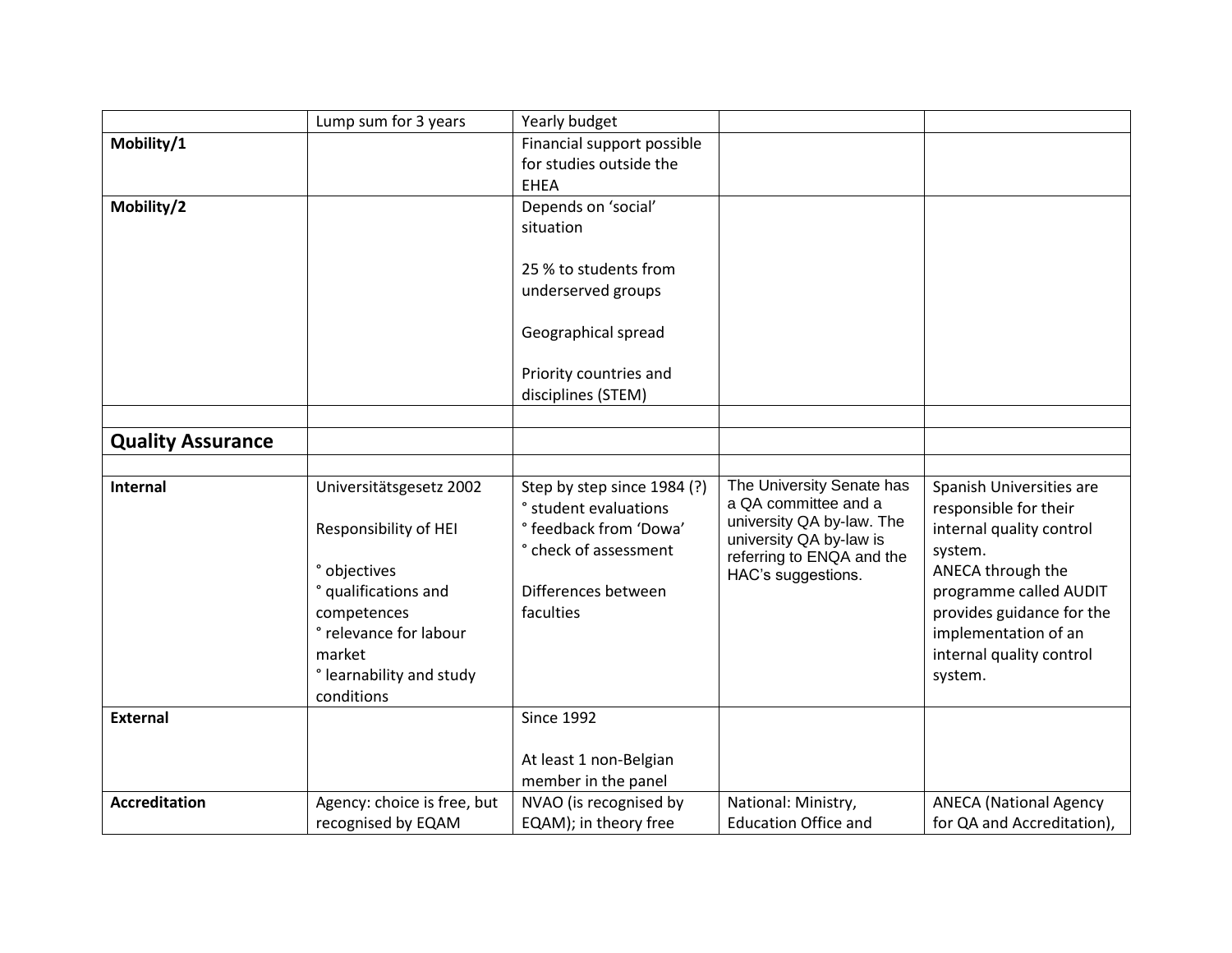|                                                  |                                                                       | choice                                                                                                                                                                                                                                                                                                                     | <b>Hungarian Accreditation</b><br>Committee | member of ENQA                                             |
|--------------------------------------------------|-----------------------------------------------------------------------|----------------------------------------------------------------------------------------------------------------------------------------------------------------------------------------------------------------------------------------------------------------------------------------------------------------------------|---------------------------------------------|------------------------------------------------------------|
|                                                  | 2002; positive, conditional,<br>negative                              | 2004; positive, conditional,<br>negative                                                                                                                                                                                                                                                                                   |                                             |                                                            |
|                                                  | Results public                                                        | Results public                                                                                                                                                                                                                                                                                                             |                                             |                                                            |
|                                                  | For 6 (or 7) years                                                    | For 8 years (will be: 6)                                                                                                                                                                                                                                                                                                   |                                             | For 6 years                                                |
|                                                  | For all types of HE                                                   | Joint/multiple degrees in<br>European projects:<br>accreditation is automatic<br>Institutional review from<br>2015-2016 on                                                                                                                                                                                                 |                                             |                                                            |
|                                                  |                                                                       |                                                                                                                                                                                                                                                                                                                            |                                             |                                                            |
| <b>Education</b>                                 |                                                                       |                                                                                                                                                                                                                                                                                                                            |                                             |                                                            |
| <b>Curriculum development</b><br>and new degrees | Internal procedure in the<br>university: department,<br>Board, Rector | Authorisation of different<br>bodies needed:<br>° Board of Governors of<br>University<br>° Advice of Association<br>° Advice of the Recognition<br>Commission<br>° Advice of NVAO<br>(Accreditation body)<br>° Decision of Government<br>@ Procedure: 18 months<br>@Every year: list of Ba and<br>Ma that may be organised |                                             | Board of UA; then to<br>Council of Spanish<br>Universities |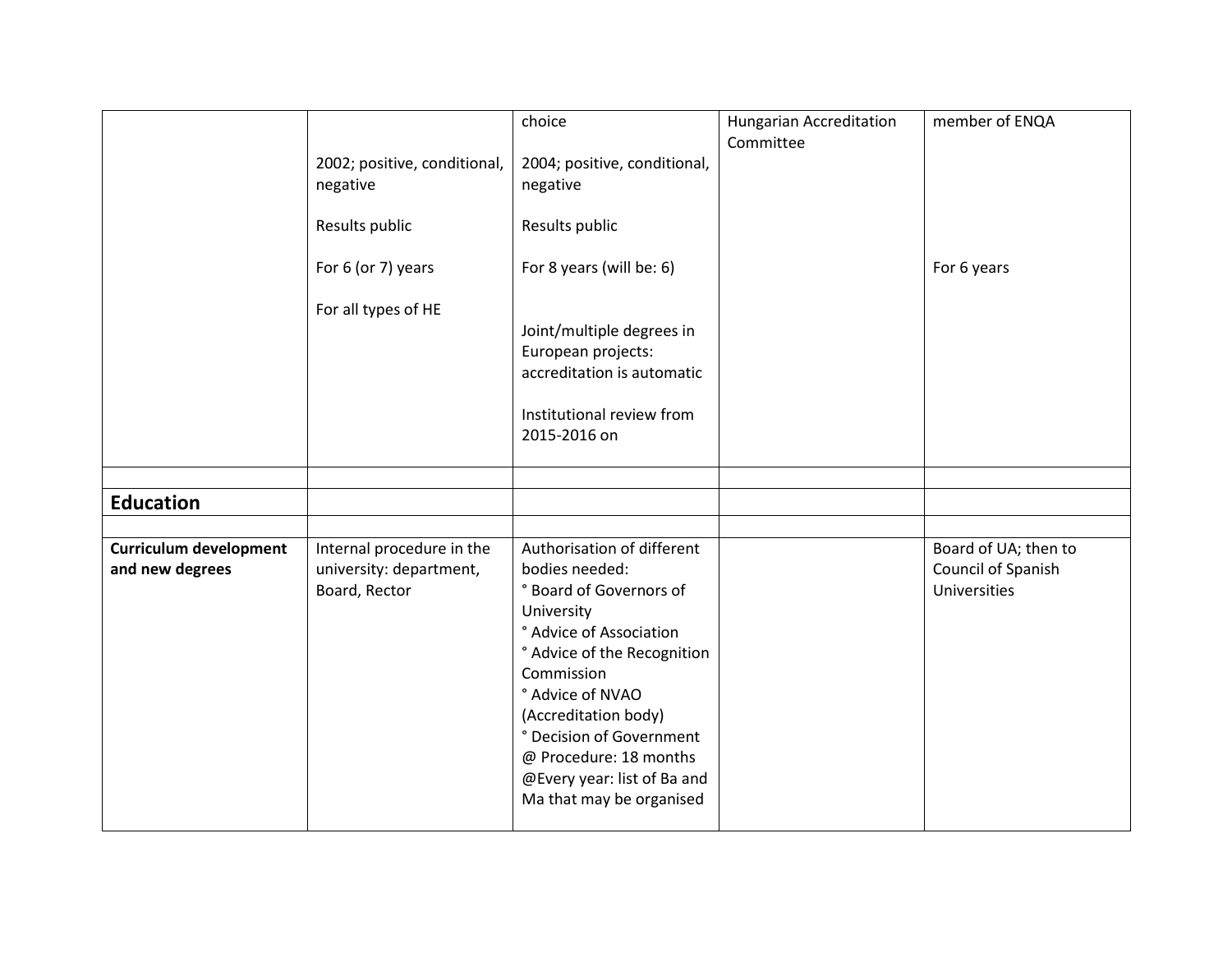|                                |                        | Joint and multiple:           |                           |                             |
|--------------------------------|------------------------|-------------------------------|---------------------------|-----------------------------|
|                                |                        | possible; law is very liberal |                           |                             |
| <b>Modifying existing</b>      | Curriculum commission; |                               |                           | Internal in faculty, Board. |
| programmes                     | teaching development   |                               |                           |                             |
|                                | team,                  |                               |                           | Borderline between          |
|                                |                        |                               |                           | 'modifying' and 'new'?      |
| <b>Duration of studies</b>     |                        | Procedure (regulated by       | In accordance with the    | Bachelor: 4 years           |
|                                |                        | law) to change the number     | Bologna structure, BA 3-  | Master: 1 years             |
|                                |                        | of credits (esp.: Ma: 60 or   | Ma 1-2 Phd 3 years, in    | Doctorate: 3 years          |
|                                |                        | 120?                          | case of undivided majors  |                             |
|                                |                        |                               | (medicine or law) 6 and 5 |                             |
|                                |                        |                               | years                     |                             |
| <b>Recognition of diplomas</b> |                        | Conditions:                   |                           | Yes, this is done by the    |
| from abroad                    |                        | ° QA in line with ESGQA       |                           | Ministry of Education       |
|                                |                        | ° QA based on Los             |                           |                             |
|                                |                        | ° Structure of HE in line     |                           |                             |
|                                |                        | with EQF                      |                           |                             |
|                                |                        | ° degrees accredited by a     |                           |                             |
|                                |                        | <b>EQAR</b> recognised        |                           |                             |
|                                |                        | organisation                  |                           |                             |
| Use of language of             |                        | ° At least 1 equivalent in    | Hungarian. in case of     | Spanish & Valenciano        |
| instruction                    |                        | <b>Dutch in Flanders</b>      | international programs:   |                             |
|                                |                        | ° some exceptions             | English, German,          |                             |
|                                |                        | ° exemption of                |                           |                             |
|                                |                        | internationally organised     |                           |                             |
|                                |                        | degrees                       |                           |                             |
|                                |                        | ° No procedure for 'foreign   |                           |                             |
|                                |                        | language to Dutch'            |                           |                             |
| <b>Access to HE</b>            |                        | ° Depends on decision of      | For Hungarian education   | European degrees giving     |
|                                |                        | <b>HEI</b>                    | according to the National | access to HE in their       |
|                                |                        | ° non-Flemish degree          | <b>Entering Procedure</b> | country                     |
|                                |                        | obtained in an institution    | (through exam or          |                             |
|                                |                        | with QA system                | secondary school marks),  | Chinese degrees: bilateral  |
|                                |                        | ° preparatory programme       | in case of international  | agreement                   |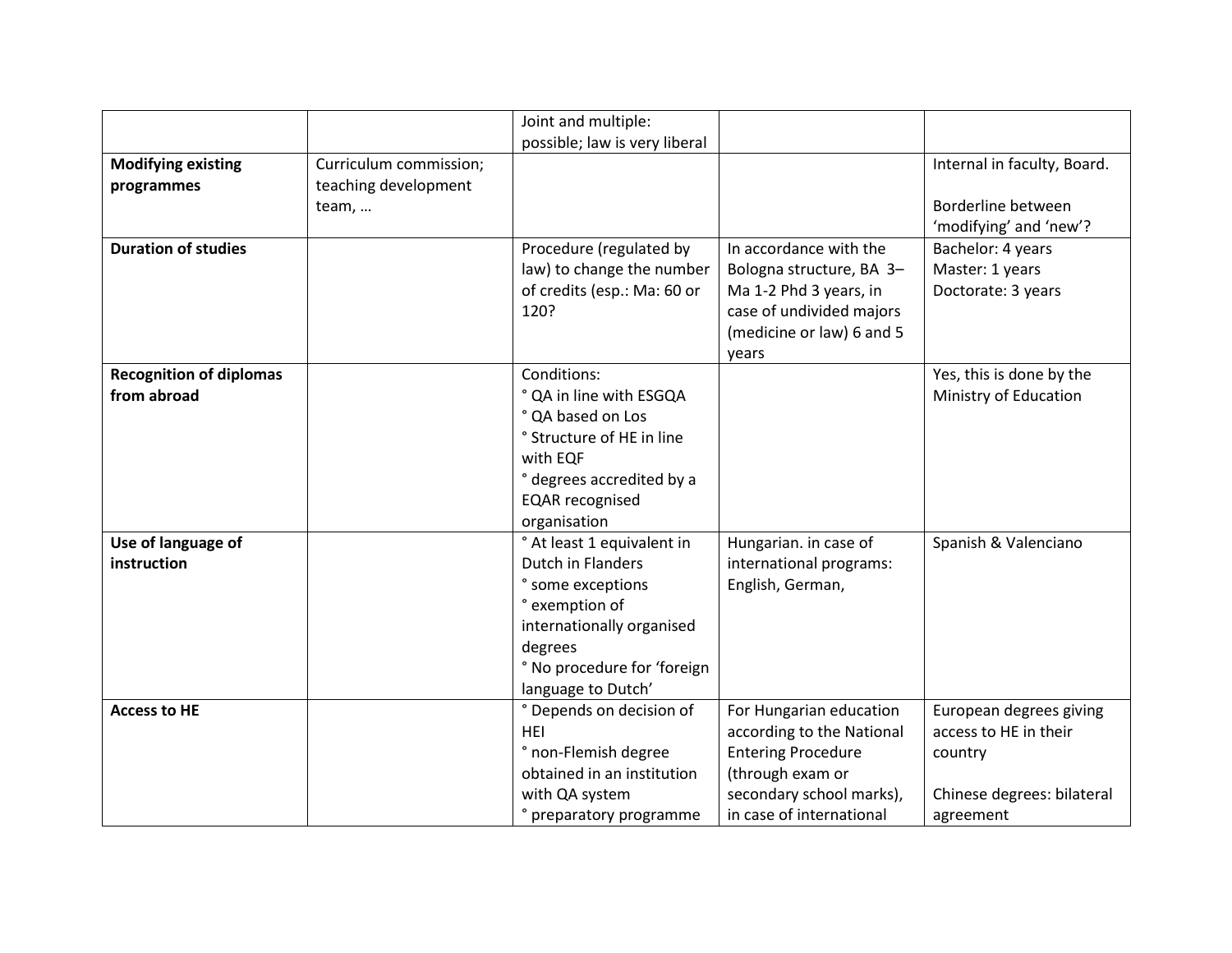|                         |                                                                                                    | is allowed                                                                                                                                                                                                                                                                                   | programs different                                                                                                                                                                                                     |                                                |
|-------------------------|----------------------------------------------------------------------------------------------------|----------------------------------------------------------------------------------------------------------------------------------------------------------------------------------------------------------------------------------------------------------------------------------------------|------------------------------------------------------------------------------------------------------------------------------------------------------------------------------------------------------------------------|------------------------------------------------|
|                         |                                                                                                    |                                                                                                                                                                                                                                                                                              | prerequisites needed.                                                                                                                                                                                                  | Entrance exam when<br>demand > offer of places |
|                         |                                                                                                    | Limits to access possible<br>for EM                                                                                                                                                                                                                                                          |                                                                                                                                                                                                                        |                                                |
| Three cycle system      |                                                                                                    | Law of 2003<br>Completed in 2008                                                                                                                                                                                                                                                             |                                                                                                                                                                                                                        | Law of 2007<br>Completed in 2014               |
|                         |                                                                                                    |                                                                                                                                                                                                                                                                                              |                                                                                                                                                                                                                        |                                                |
| <b>Research</b>         |                                                                                                    |                                                                                                                                                                                                                                                                                              |                                                                                                                                                                                                                        |                                                |
|                         |                                                                                                    |                                                                                                                                                                                                                                                                                              |                                                                                                                                                                                                                        |                                                |
| <b>Research general</b> | 2004: more specialisation,<br>more synergy, more<br>relation with needs of<br>society and industry | Step by step in this<br>direction; law of 2008:<br>important change (see<br>finances)                                                                                                                                                                                                        | The amended Law of HE of<br>2011, 2012, 2014<br>introduce better<br>conditions for<br>international research<br>cooperations<br>The Hung Academy of<br>Sciences has also deployed<br>research-teams at<br>universities | Finances to enhance<br>research, visibility    |
| Support/1               |                                                                                                    | Research money allocated<br>on the basis of 4 criteria:<br>° share of Ba and Ma<br>degrees<br>° share of PhD-degrees<br>° % of publications in<br>indexes<br>° mobility and diversity of<br>staff (PhD obtained at<br>another HEI; at least 3<br>years at another HEI; % of<br>female staff) | TÁMOP grants for<br>internationalization<br>$\ddot{}$<br><b>Campus Hungary</b><br>scholarships                                                                                                                         |                                                |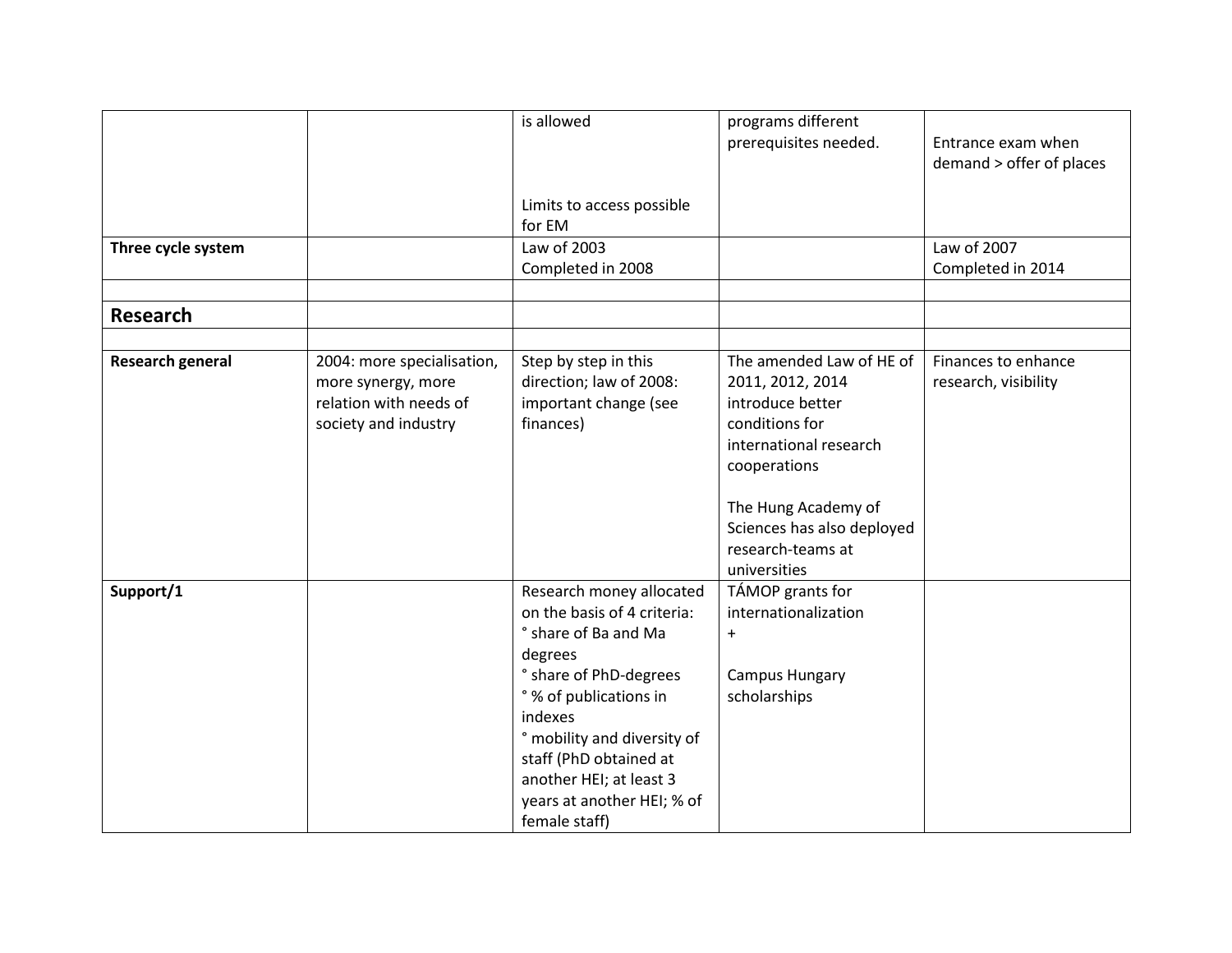| Support /2<br><b>Evaluation</b>                    |                                                                                                                                                                                                                | Extra budget for<br>international researchers<br>At least 1 non-Belgian<br>member in the panel                       | Extra budget for<br>international visits of<br>Hungarian researchers<br>First signs of a stimulating<br>environment for<br>international cooperation<br>visible |                                                                                                                                                                                                                 |
|----------------------------------------------------|----------------------------------------------------------------------------------------------------------------------------------------------------------------------------------------------------------------|----------------------------------------------------------------------------------------------------------------------|-----------------------------------------------------------------------------------------------------------------------------------------------------------------|-----------------------------------------------------------------------------------------------------------------------------------------------------------------------------------------------------------------|
| Internationalisation<br><b>Policy of HEI</b>       |                                                                                                                                                                                                                |                                                                                                                      |                                                                                                                                                                 |                                                                                                                                                                                                                 |
| Targets of government<br>Internal strategy-general | In performance<br>agreements:<br>° increase of<br>internationality and<br>mobility<br>° inter-university<br>cooperation<br>Increase of competences:<br>° Diversity and cultural<br>plurality<br>$^{\circ}$ I@H | Increase of competences:<br>° Diversity and cultural<br>plurality<br>$^{\circ}$ I@H<br>° international activities in | New guidebook published<br>and regular audits are<br>carried out for all HEIs in<br>Hungary                                                                     | ° more exchange<br>agreements with countries<br>having an excess of<br>demand on offer<br>° cooperation with BRICS                                                                                              |
|                                                    |                                                                                                                                                                                                                | <b>Doctoral Schools</b><br>"Internationalisation" has<br>to be a topic for the Board<br>at least once a year         |                                                                                                                                                                 | and some other non-<br>European countries<br>° European mobility<br>programmes<br>° presence on<br>international for a<br>° internationalisation of<br>doctoral programmes<br>° balance in European<br>mobility |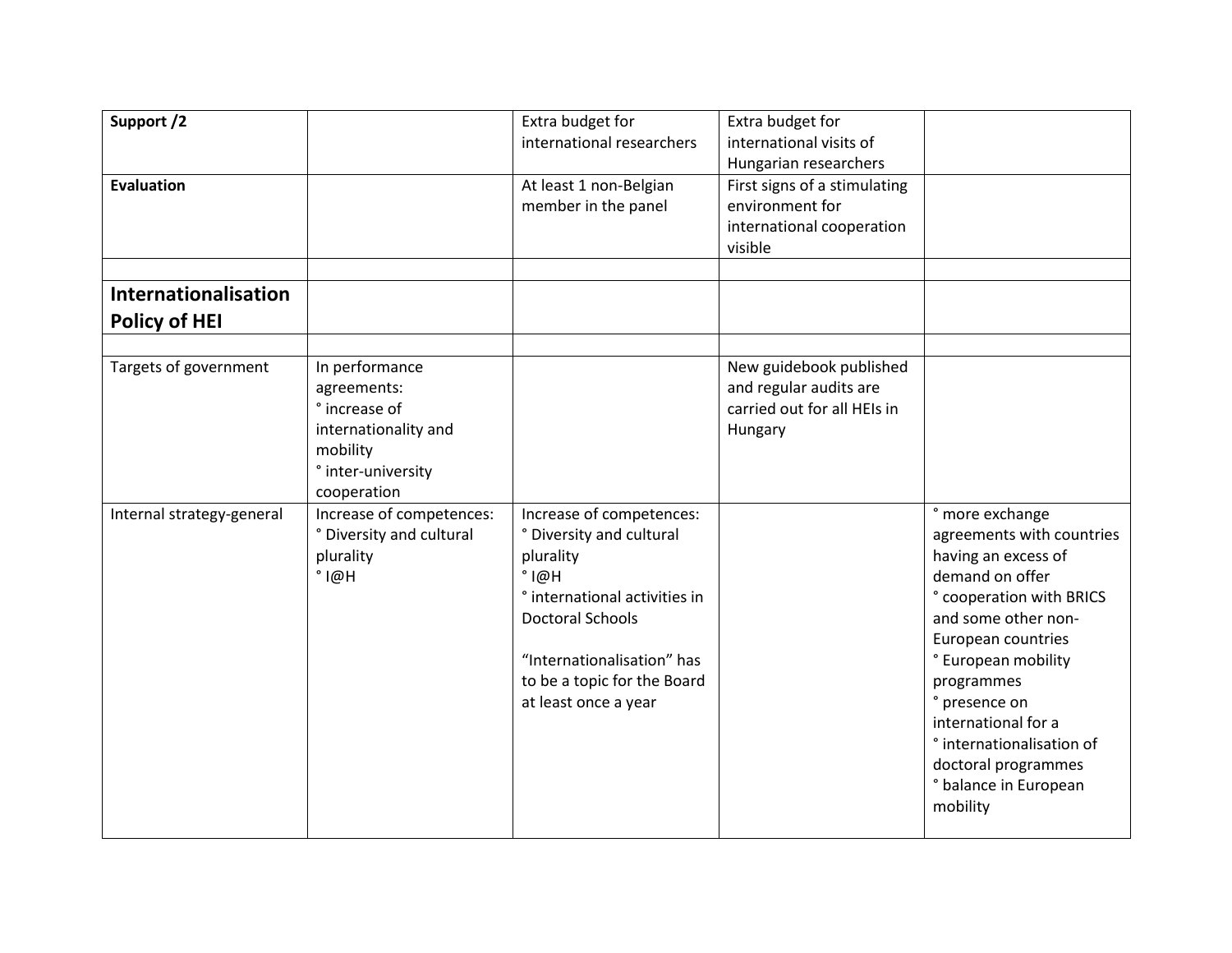| Internal strategy - staff    | Incoming (long term):             | active English language   | Yes. See report |
|------------------------------|-----------------------------------|---------------------------|-----------------|
|                              | learning Dutch                    | courses have been         |                 |
|                              | Own: Test of knowledge of         | introduced to staff and   |                 |
|                              | English                           | administration            |                 |
| Internal strategy - students | <sup>o</sup> Social Council gives | ERASMUS + makes           | Yes. See report |
|                              | advice on mobility                | mobility (study and       |                 |
|                              | ° Extra financial support         | practical placement) more |                 |
|                              | for students of                   | attractive                |                 |
|                              | underserved groups                |                           |                 |
|                              | ° addition on Erasmus             |                           |                 |
|                              | grant                             |                           |                 |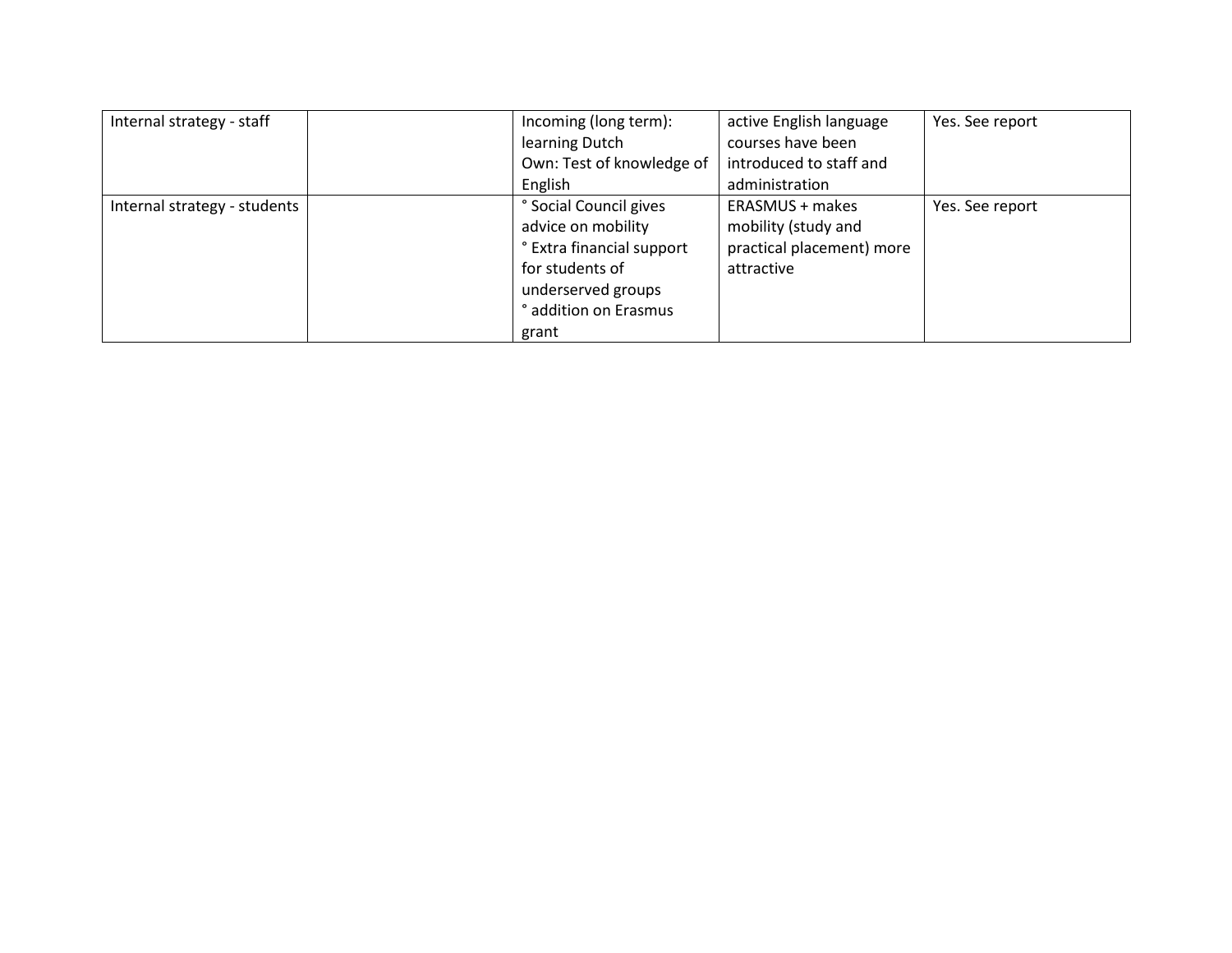### **Annex 1 Services for staff**

|                                                           | Graz                      | Ghent       | Pecs      | Spain            |
|-----------------------------------------------------------|---------------------------|-------------|-----------|------------------|
| Service for OUTGOING staff                                |                           |             | X website |                  |
| Website, Brochures,<br>Newsletter                         | X                         | X (website) | X         | X                |
| Staff-Newsletter & Information<br>sessions                | X                         | X           | X         | $\Omega$<br>x    |
| Travel allowance for activities<br>within agreements      | $\boldsymbol{\mathsf{X}}$ | X           | X         | 0<br>0           |
| networking                                                | $\boldsymbol{\mathsf{X}}$ |             | X         | 0                |
| Support - initiating and<br>establishing new partnerships | $\boldsymbol{\mathsf{X}}$ | X           | Χ         | 0<br>$\Omega$    |
| Implemetation/coordination of<br>programmes               | X                         | X           |           |                  |
| Service for INCOMING staff                                |                           |             | X         |                  |
| Website, Brochures, Emails                                | $\boldsymbol{\mathsf{X}}$ | Χ           | X         | X                |
| Welcome packages                                          | X                         | X           |           | $\mathbf 0$<br>0 |
| Campus tours                                              |                           |             | X         | x                |
| Information & councelling: visa<br>& residence issues     | $\boldsymbol{\mathsf{X}}$ | X           | X         | 0<br>$\Omega$    |
| Financial support for guest<br>within agreements          | X                         | X           | X         |                  |
| Coordination of delegation<br>visits (Rectorate)          | X                         | X           | Χ         |                  |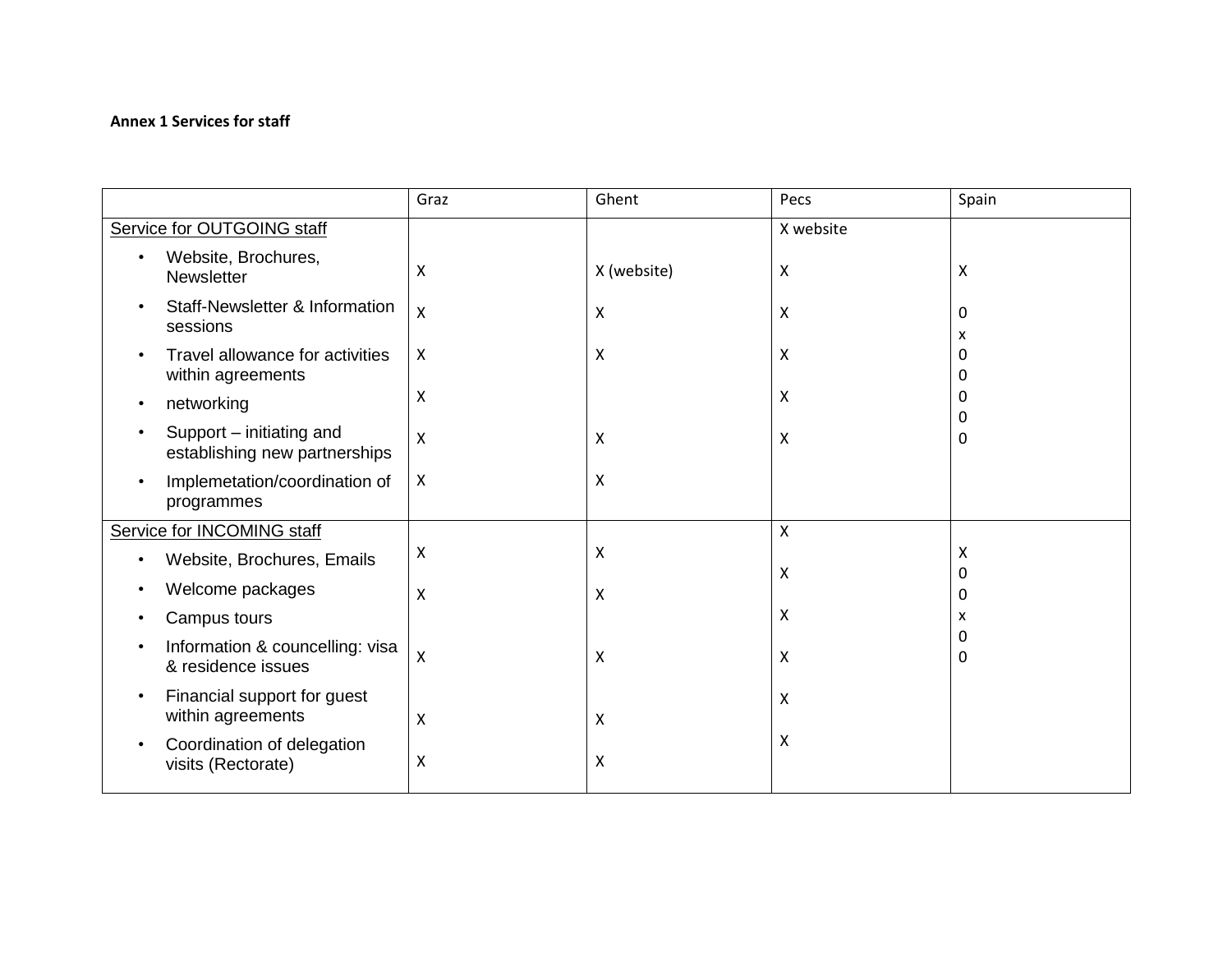### **Annex 2: some figures**

|                              | Graz | Ghent                     | Pecs | Alicante                 |
|------------------------------|------|---------------------------|------|--------------------------|
|                              |      |                           |      |                          |
| Staff mobility - academic    |      | 80 per year               |      | $+/- 60$ per year        |
| Staff mobility - administr   |      | Staff week + others?      |      | 19 out; 14 in            |
| Erasmus                      |      | XXX agreements            |      | 367 agreements           |
|                              |      | 1000 students out; 900 in |      | 435 students out; 799 in |
| Other agreements             |      | <b>YYY</b>                |      | 58 new agreements in     |
| (bilateral; 'visitors', non- |      |                           |      | 2012-2013                |
| European)                    |      |                           |      |                          |
|                              |      |                           |      | 211 incoming (79 SWB)    |